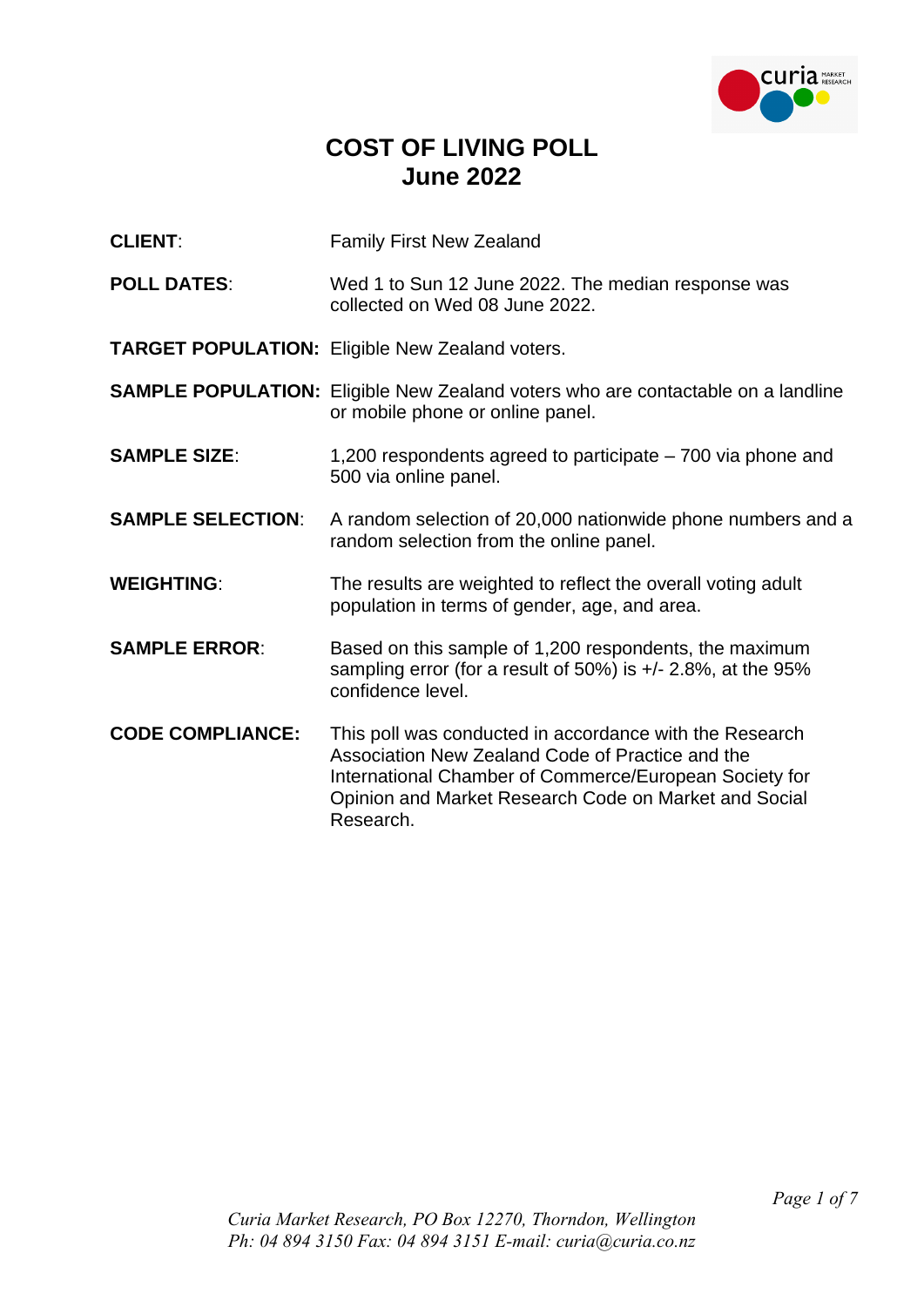

**To what extent are you concerned about the cost of living over the next six months for each of the following with the options being very concerned, fairly concerned, not very concerned and not at all concerned**

## **The country as a whole You personally People in the area you live in**

|                              |                      | Count | Col % |
|------------------------------|----------------------|-------|-------|
| Cost of living concern -     | Very concerned       | 597   | 52%   |
| country as a whole           | Fairly concerned     | 407   | 36%   |
|                              | Not very concerned   | 88    | 8%    |
|                              | Not at all concerned | 15    | $1\%$ |
|                              | <b>Unsure</b>        | 38    | 3%    |
|                              | <b>Total</b>         | 1146  | 100%  |
| Cost of living concern - you | Very concerned       | 371   | 32%   |
| personally                   | Fairly concerned     | 404   | 35%   |
|                              | Not very concerned   | 242   | 21%   |
|                              | Not at all concerned | 102   | 9%    |
|                              | <b>Unsure</b>        | 26    | 2%    |
|                              | <b>Total</b>         | 1145  | 100%  |
| Cost of living concern -     | Very concerned       | 409   | 36%   |
| people in your local areas   | Fairly concerned     | 436   | 38%   |
|                              | Not very concerned   | 196   | 17%   |
|                              | Not at all concerned | 60    | 5%    |
|                              | <b>Unsure</b>        | 44    | 4%    |
|                              | Total                | 1145  | 100%  |

88% are very or fairly concerned about cost of living impacting the country as a whole, 67% about impacting them personally and 74% impacting people in their local areas.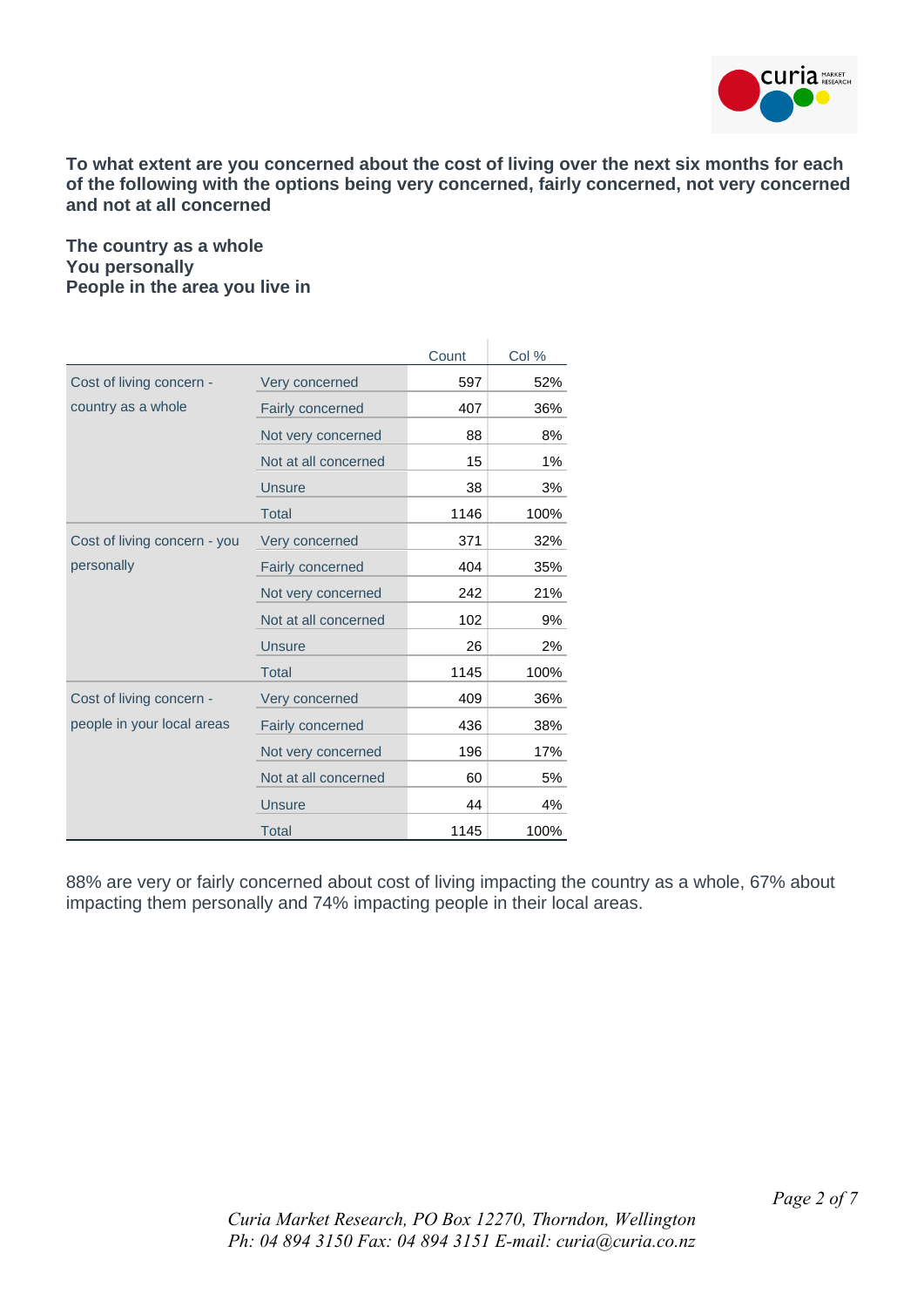

|                              |                         | Gender |       |  |
|------------------------------|-------------------------|--------|-------|--|
|                              |                         | Female | Male  |  |
|                              |                         | Col %  | Col % |  |
| Cost of living concern -     | Very concerned          | 57%    | 47%   |  |
| country as a whole           | Fairly concerned        | 32%    | 39%   |  |
|                              | Not very concerned      | 7%     | 8%    |  |
|                              | Not at all concerned    | 1%     | 2%    |  |
|                              | <b>Unsure</b>           | 3%     | 3%    |  |
| Cost of living concern - you | Very concerned          | 35%    | 30%   |  |
| personally                   | Fairly concerned        | 35%    | 35%   |  |
|                              | Not very concerned      | 21%    | 21%   |  |
|                              | Not at all concerned    | 6%     | 12%   |  |
|                              | <b>Unsure</b>           | 2%     | 2%    |  |
| Cost of living concern -     | Very concerned          | 40%    | 31%   |  |
| people in your local areas   | <b>Fairly concerned</b> | 35%    | 41%   |  |
|                              | Not very concerned      | 18%    | 16%   |  |
|                              | Not at all concerned    | 4%     | 7%    |  |
|                              | <b>Unsure</b>           | 3%     | 5%    |  |

*Curia Market Research, PO Box 12270, Thorndon, Wellington Ph: 04 894 3150 Fax: 04 894 3151 E-mail: curia@curia.co.nz*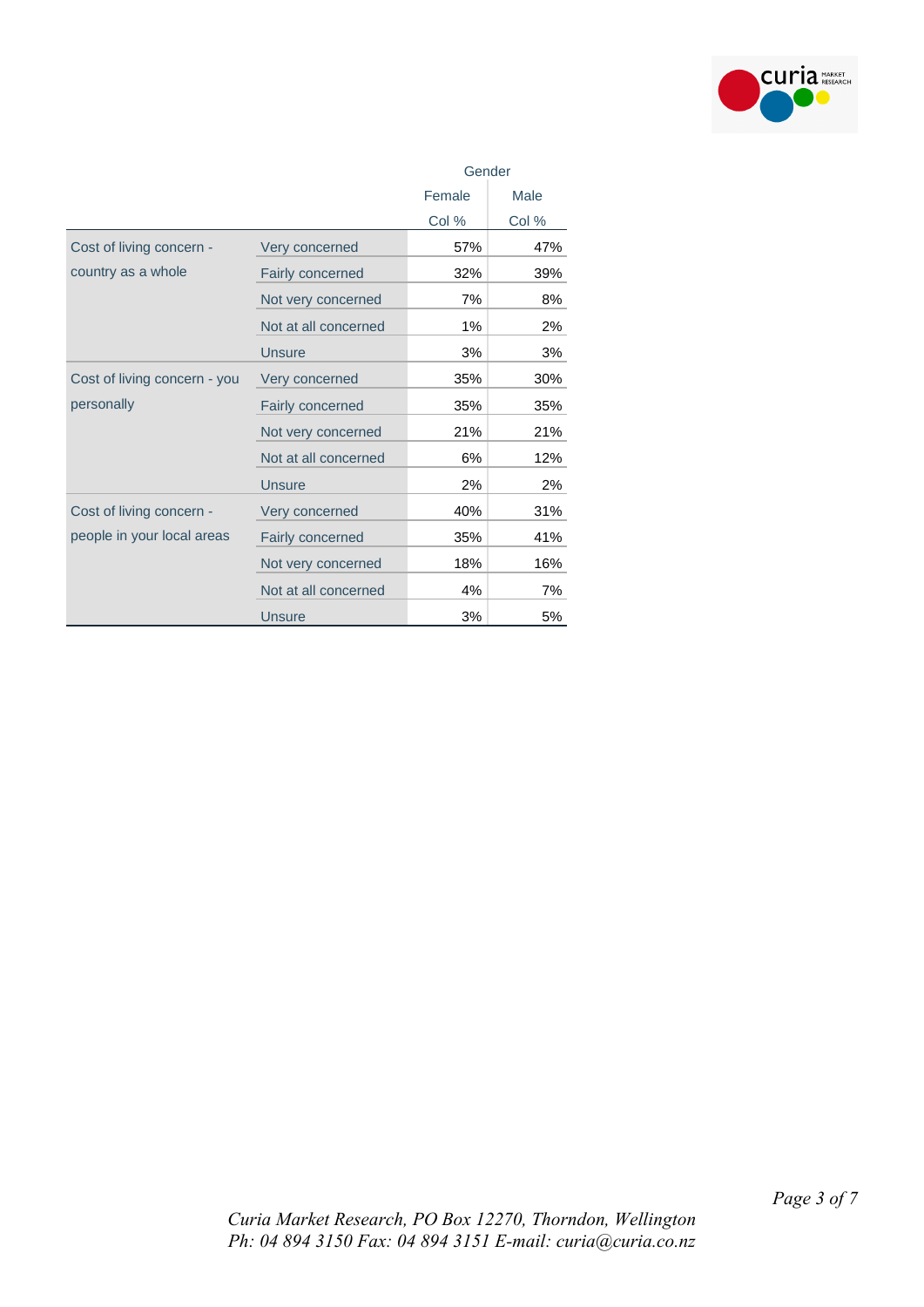

|                              |                      | Age       |           |       |  |
|------------------------------|----------------------|-----------|-----------|-------|--|
|                              |                      | $18 - 39$ | $40 - 59$ | $60+$ |  |
|                              |                      | Col %     | Col %     | Col % |  |
| Cost of living concern -     | Very concerned       | 49%       | 53%       | 53%   |  |
| country as a whole           | Fairly concerned     | 37%       | 35%       | 35%   |  |
|                              | Not very concerned   | 9%        | 5%        | 10%   |  |
|                              | Not at all concerned | 0%        | 3%        | 1%    |  |
|                              | <b>Unsure</b>        | 5%        | 4%        | 2%    |  |
| Cost of living concern - you | Very concerned       | 38%       | 33%       | 28%   |  |
| personally                   | Fairly concerned     | 36%       | 38%       | 32%   |  |
|                              | Not very concerned   | 18%       | 20%       | 24%   |  |
|                              | Not at all concerned | 4%        | 7%        | 15%   |  |
|                              | <b>Unsure</b>        | 4%        | 2%        | $1\%$ |  |
| Cost of living concern -     | Very concerned       | 37%       | 36%       | 34%   |  |
| people in your local areas   | Fairly concerned     | 35%       | 41%       | 38%   |  |
|                              | Not very concerned   | 22%       | 13%       | 17%   |  |
|                              | Not at all concerned | 2%        | 6%        | 7%    |  |
|                              | <b>Unsure</b>        | 4%        | 4%        | 4%    |  |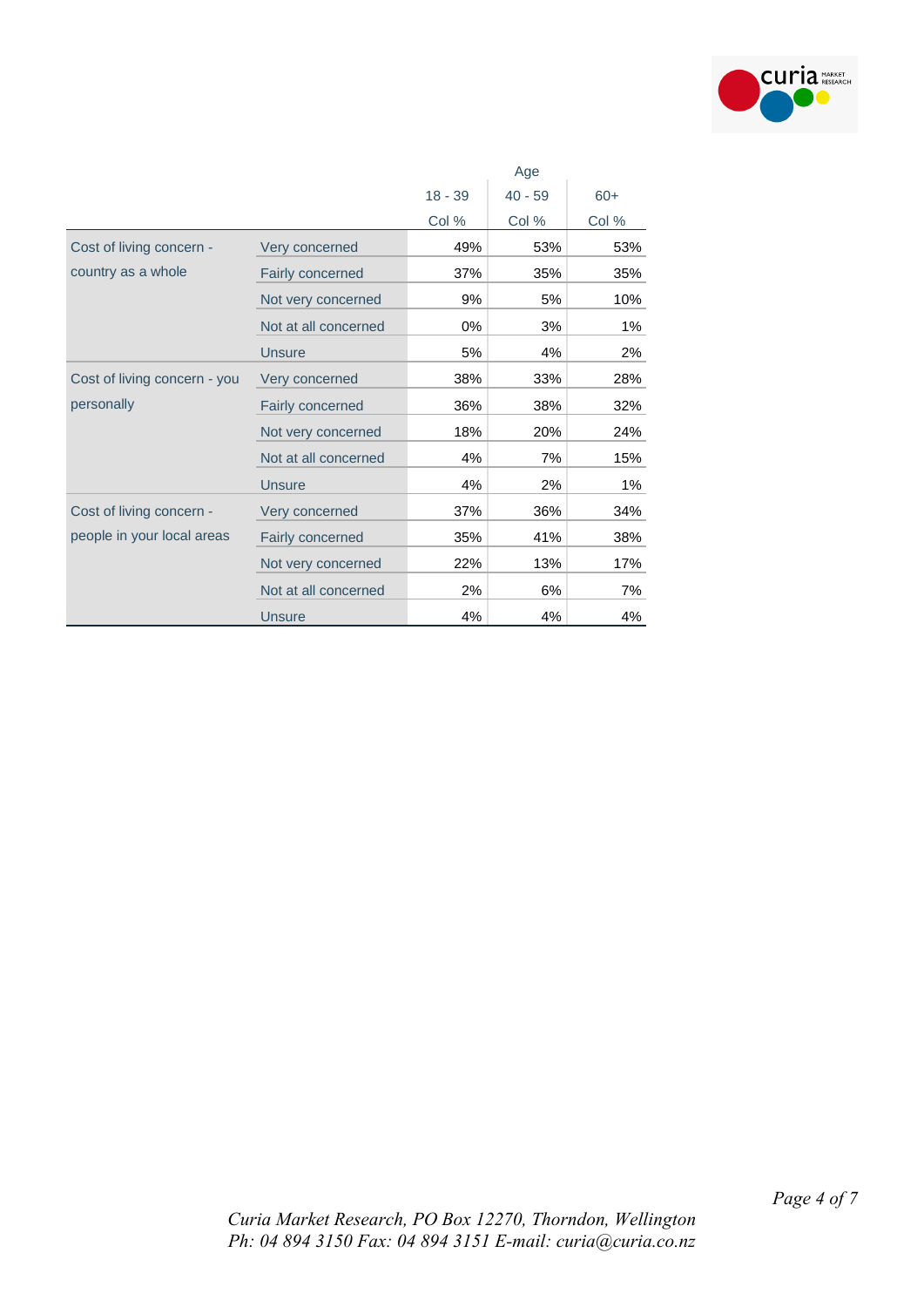

|                                         |                      | Area  |       |       |                    |              |       |
|-----------------------------------------|----------------------|-------|-------|-------|--------------------|--------------|-------|
|                                         |                      | Akl   | Wgtn  | Chch  | <b>Prov Cities</b> | <b>Towns</b> | Rural |
|                                         |                      | Col % | Col % | Col % | Col %              | Col %        | Col % |
| Cost of living                          | Very concerned       | 51%   | 59%   | 45%   | 53%                | 53%          | 52%   |
| concern - country                       | Fairly concerned     | 38%   | 32%   | 47%   | 33%                | 32%          | 38%   |
| as a whole                              | Not very concerned   | 7%    | 4%    | 5%    | 9%                 | 13%          | 3%    |
|                                         | Not at all concerned | $1\%$ | 0%    | 0%    | 1%                 | 0%           | 5%    |
|                                         | <b>Unsure</b>        | 3%    | 5%    | 3%    | 5%                 | 2%           | 2%    |
| Cost of living                          | Very concerned       | 39%   | 30%   | 29%   | 28%                | 34%          | 29%   |
| concern - you                           | Fairly concerned     | 33%   | 39%   | 20%   | 43%                | 29%          | 41%   |
| personally                              | Not very concerned   | 19%   | 25%   | 37%   | 21%                | 21%          | 15%   |
|                                         | Not at all concerned | 5%    | 6%    | 11%   | 7%                 | 13%          | 13%   |
|                                         | <b>Unsure</b>        | 4%    | $0\%$ | 3%    | 2%                 | 2%           | 2%    |
| Cost of living                          | Very concerned       | 32%   | 42%   | 24%   | 36%                | 38%          | 40%   |
| concern - people<br>in your local areas | Fairly concerned     | 38%   | 31%   | 47%   | 42%                | 32%          | 41%   |
|                                         | Not very concerned   | 20%   | 16%   | 20%   | 14%                | 22%          | 10%   |
|                                         | Not at all concerned | 4%    | 6%    | 6%    | 5%                 | 5%           | 7%    |
|                                         | <b>Unsure</b>        | 6%    | 5%    | 3%    | 3%                 | 3%           | 2%    |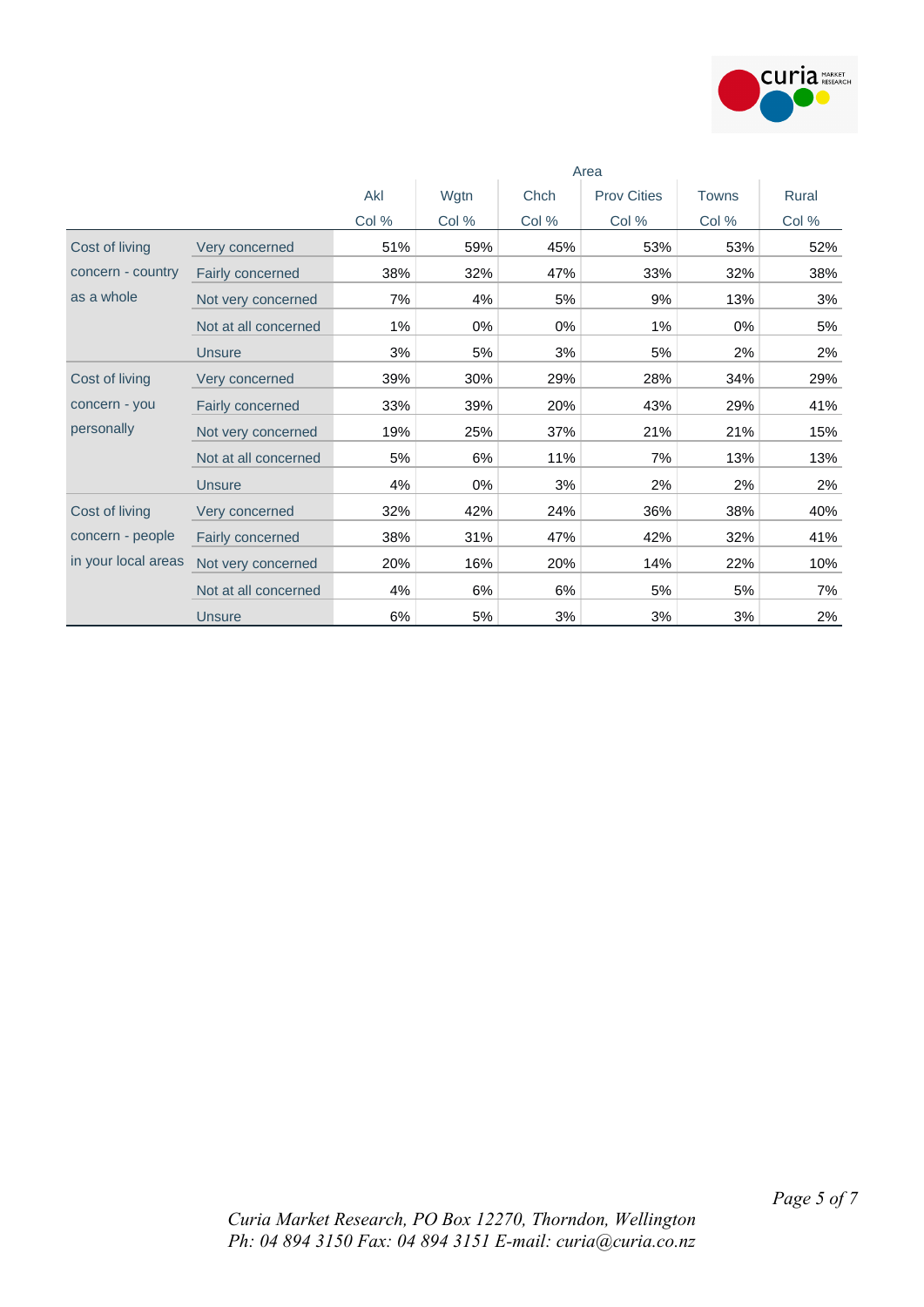

|                              |                      | Deprivation       |       |       |  |
|------------------------------|----------------------|-------------------|-------|-------|--|
|                              |                      | Moderate<br>Least |       | Most  |  |
|                              |                      | Col %             | Col % | Col % |  |
| Cost of living concern -     | Very concerned       | 50%               | 52%   | 54%   |  |
| country as a whole           | Fairly concerned     | 35%               | 36%   | 35%   |  |
|                              | Not very concerned   | 11%               | 6%    | 8%    |  |
|                              | Not at all concerned | 0%                | 2%    | $1\%$ |  |
|                              | <b>Unsure</b>        | 4%                | 3%    | 3%    |  |
| Cost of living concern - you | Very concerned       | 35%               | 30%   | 35%   |  |
| personally                   | Fairly concerned     | 30%               | 38%   | 37%   |  |
|                              | Not very concerned   | 24%               | 20%   | 21%   |  |
|                              | Not at all concerned | 10%               | 10%   | 5%    |  |
|                              | <b>Unsure</b>        | 2%                | 2%    | 2%    |  |
| Cost of living concern -     | Very concerned       | 35%               | 34%   | 39%   |  |
| people in your local areas   | Fairly concerned     | 35%               | 40%   | 39%   |  |
|                              | Not very concerned   | 21%               | 15%   | 16%   |  |
|                              | Not at all concerned | 6%                | 7%    | 2%    |  |
|                              | <b>Unsure</b>        | 4%                | 4%    | 4%    |  |